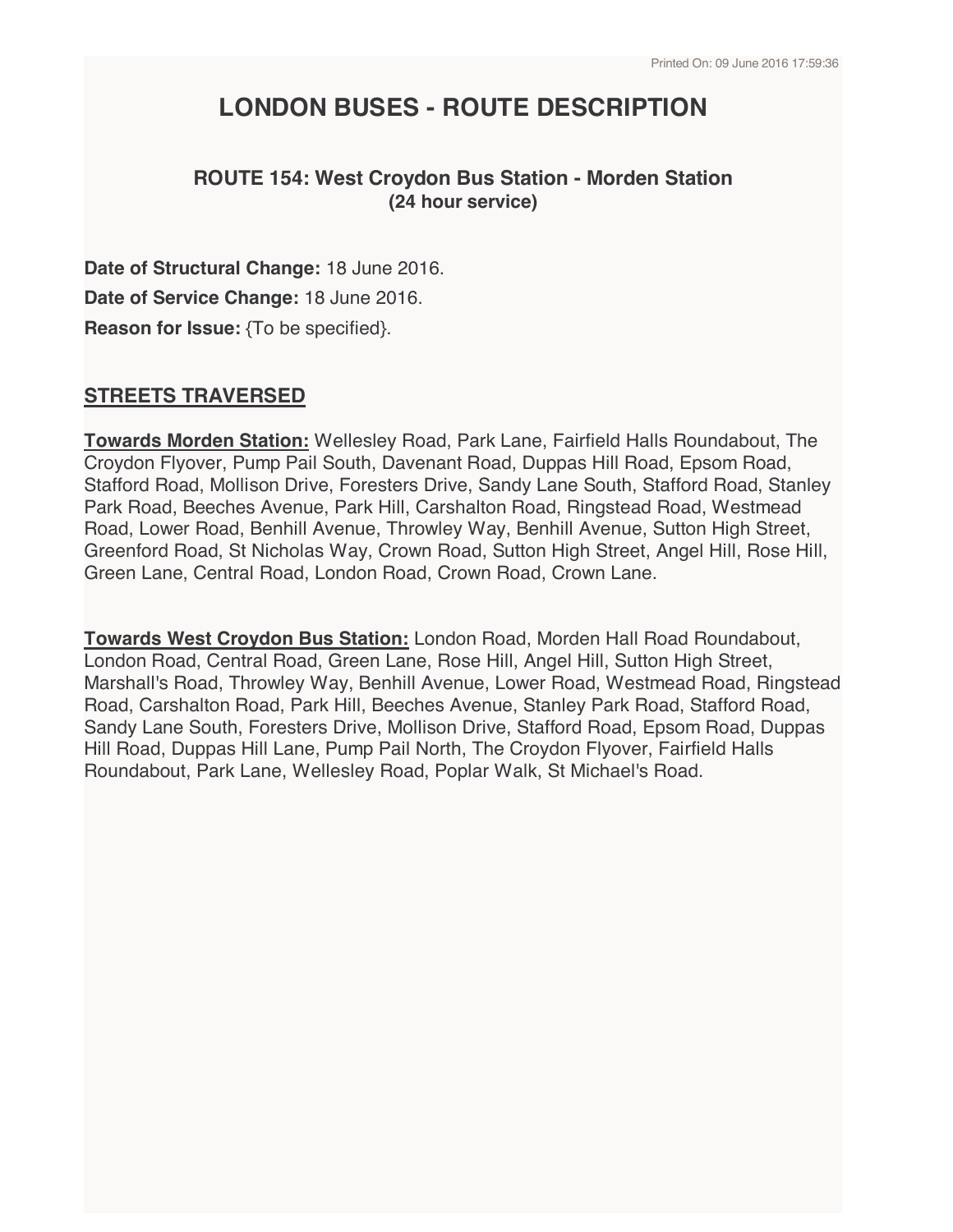# **AUTHORISED STANDS, CURTAILMENT POINTS, & BLIND DESCRIPTIONS**

Please note that only stands, curtailment points, & blind descriptions as detailed in this contractual document may be used.

#### **WEST CROYDON BUS STATION**

Private stand for 14 buses in West Croydon Bus Station on east side of Station Road. Buses proceed from St Michael's Road via West Croydon Bus Station to stand, departing via West Croydon Bus Station and Station Road to Wellesley Road. Set down in St Michael's Road, at Stop B8 (BP2300 - West Croydon Bus Station, Last Stop on LOR: BP2300 - West Croydon Bus Station) and pick up in Wellesley Road, at Stop WJ (10814 - Whitgift Centre, First Stop on LOR: 10814 - Whitgift Centre).

| At any time.                                                                |
|-----------------------------------------------------------------------------|
| OPERATING RESTRICTIONS: No more than 1 bus on Route 154 should be scheduled |
| to stand at any one time.                                                   |
| No meal relief vehicles to stand at any time.                               |
| No ferry vehicles to park on stand at any time.                             |
| West Croydon.                                                               |
|                                                                             |

# **CROYDON, PARK LANE, FAIRFIELD HALLS (from MORDEN STATION)**

Public stand on east side of Park Lane, commencing 12 metres behind bus stop KA and extending 70 metres south.

Buses proceed from Park Lane via Wellesley Road, George Street and Park Lane to stand, departing to Park Lane. Set down in Park Lane, at Stop KD (17630 - Fairfield Halls, Last Stop on LOR: 17630 - Fairfield Halls) and pick up in Park Lane, at Stop KA (17457 - Park Lane / Fairfield Halls, First Stop on LOR: 17457 - Park Lane / Fairfield Halls).

| <b>AVAILABILITY:</b>   | At any time.                                           |
|------------------------|--------------------------------------------------------|
|                        | OPERATING RESTRICTIONS: Unscheduled curtailments only. |
| <b>MEAL RELIEFS:</b>   | No meal relief vehicles to stand at any time.          |
| <b>FERRY VEHICLES:</b> | No ferry vehicles to park on stand at any time.        |
| <b>BLIND DISPLAY:</b>  | Croydon Town Centre.                                   |

## **STAFFORD ROAD, THE CHASE (from MORDEN STATION)**

Buses proceed from Stafford Road via High View Avenue and The Chase departing to Stafford Road. Set down in Stafford Road (20650 - Hannibal Way, Last Stop on LOR: 20650 - Hannibal Way) and pick up in Stafford Road (20649 - Hannibal Way, First Stop on LOR: 20649 - Hannibal Way).

AVAILABILITY: At any time. BLIND DISPLAY: Stafford Road, The Chase.

OPERATING RESTRICTIONS: **Turning Point Only - Buses must not stand**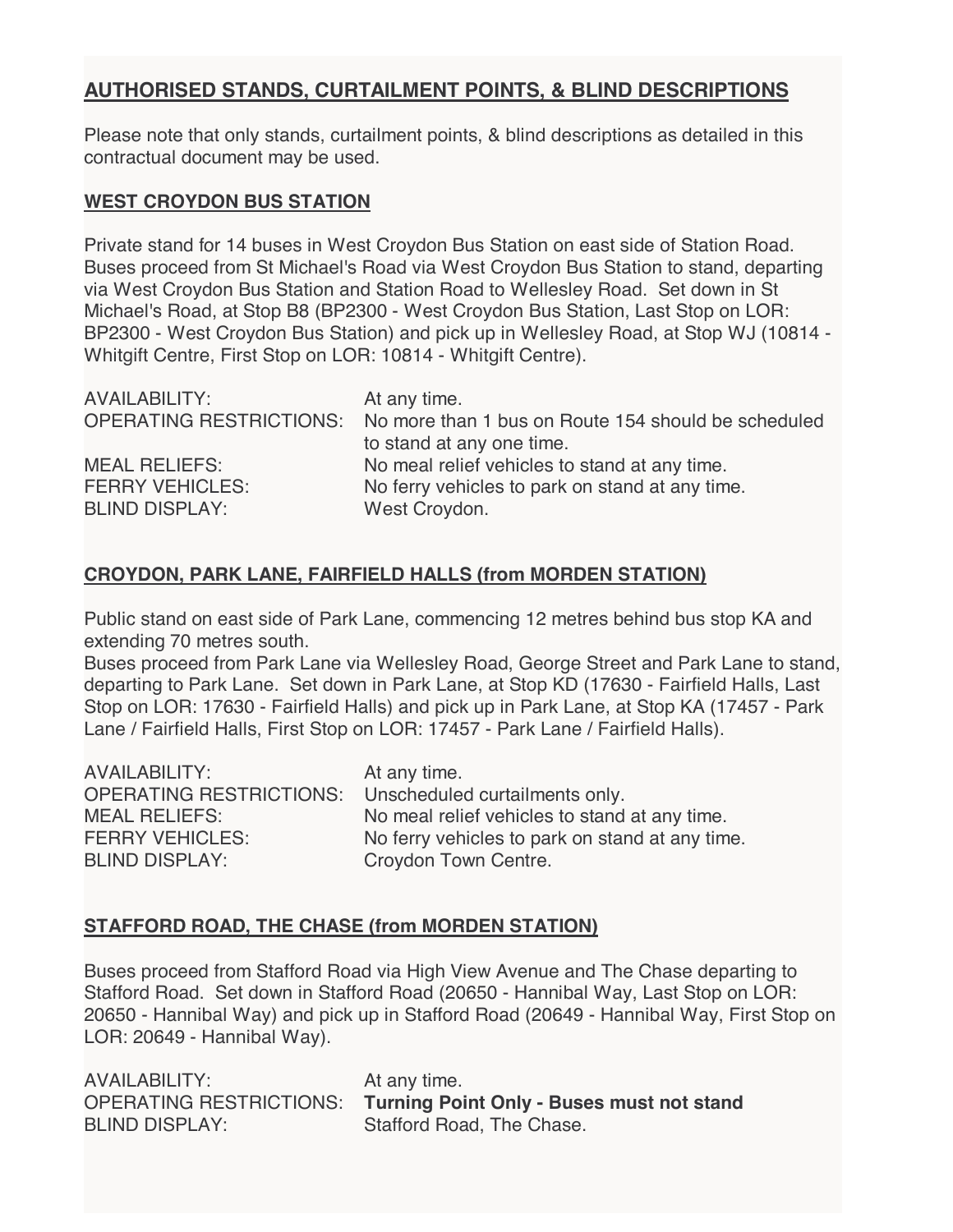## **WALLINGTON, SHOTFIELD**

Public stand for two buses on east side of Shotfield, commencing 51 metres north of Stanley Park Road and extending 26 metres south to a point outside the Health Centre.

#### From Morden Station.

Buses proceed from Stanley Park Road via Woodcote Road, Beddington Gardens and Shotfield to stand, departing via Shotfield to Stanley Park Road. Set down in Stanley Park Road, L (W3 - Shotfield, Last Stop on LOR: W3 - Shotfield) and pick up in Stanley Park Road (6497 - Boundary Road, First Stop on LOR: 6497 - Boundary Road).

#### From West Croydon Bus Station.

Buses proceed from Stafford Road via Woodcote Road, Beddington Gardens and Shotfield to stand, departing via Shotfield and Stanley Park Road to Stafford Road. Set down in Stafford Road, at Stop N (27555 - Stafford Road / Woodcote Road, Last Stop on LOR: 27555 - Stafford Road / Woodcote Road) and pick up in Stafford Road, at Stop M (6522 - Stafford Road / Woodcote Road, First Stop on LOR: 6522 - Stafford Road / Woodcote Road).

| AVAILABILITY:                  | At any time.                                    |
|--------------------------------|-------------------------------------------------|
| <b>OPERATING RESTRICTIONS:</b> | Unscheduled curtailments only.                  |
| <b>MEAL RELIEFS:</b>           | No meal relief vehicles to stand at any time.   |
| <b>FERRY VEHICLES:</b>         | No ferry vehicles to park on stand at any time. |
| <b>BLIND DISPLAY:</b>          | Wallington.                                     |

## **SUTTON BUS GARAGE (from West Croydon Bus Station)**

Private stand in Go-Ahead's Sutton Bus Garage.

Buses proceed from Sutton High Street via Bushey Road (East Arm) and Sutton Bus Garage to stand, departing via Sutton Bus Garage and Bushey Road (East Arm) to Sutton High Street. Set down in Bushey Road (east Arm), at Stop Y (18537 - Bushey Road / The Green, Last Stop on LOR: 35573 - Crown Road) and pick up in Sutton High Street, at Stop B (33809 - Sutton Green, First Stop on LOR: 33809 - Sutton Green).

AVAILABILITY: At any time. OPERATING RESTRICTIONS: Unscheduled curtailments only BLIND DISPLAY: Sutton, Bushey Road.

MEAL RELIEFS: No meal relief vehicles to stand at any time. FERRY VEHICLES: No ferry vehicles to park on stand at any time.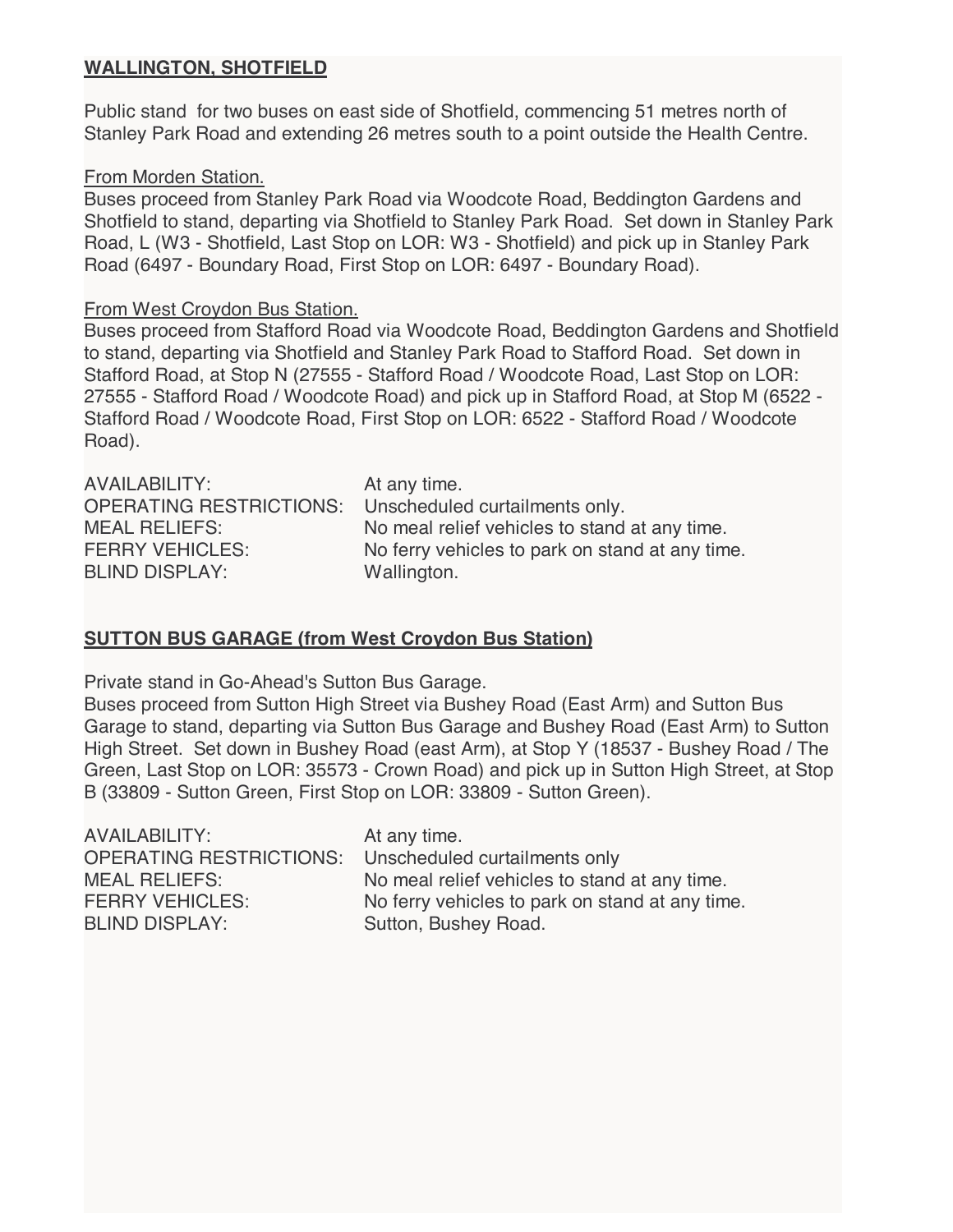# **SUTTON BUS GARAGE (from MORDEN STATION)**

Private stand in Go-Ahead's Sutton Bus Garage.

Buses proceed from Sutton High Street via Bushey Road (East Arm) and Sutton Bus Garage to stand, departing via Sutton Bus Garage and Bushey Road (East Arm) to Sutton High Street. Set down in Bushey Road (east Arm), at Stop RU (18537 - Bushey Road / The Green, Last Stop on LOR: 18565 - Cranleigh Gardens) and pick up in Sutton High Street, at Stop A (7594 - Sutton Green, First Stop on LOR: 7594 - Sutton Green).

AVAILABILITY: At any time. OPERATING RESTRICTIONS: Unscheduled curtailments only BLIND DISPLAY: Sutton, Bushey Road.

MEAL RELIEFS: No meal relief vehicles to stand at any time. FERRY VEHICLES: No ferry vehicles to park on stand at any time.

# **ST. HELIER, GREEN LANE, EAST SIDE (from West Croydon Bus Station)**

Public stand for one bus at bus stop point letter RD on east side of Green Lane, outside Methodist Central Hall, commencing at a point 45 metres south of the centre line of Dorchester Road.

Buses proceed from Rose Hill via Rose Hill Roundabout, Green Lane, U-Turn Through Central Reservation At Canterbury Road (Turning Across Centre Reservation By Using Slip Road Junction Of) and Green Lane to stand, departing to Green Lane. Set down in Rose Hill, at Stop RS (18561 - Rose Hill / Rose Hill Roundabout, Last Stop on LOR: 18561 - Rose Hill / Rose Hill Roundabout) and pick up in Green Lane, at Stop RD (36899 - Dorchester Road, First Stop on LOR: 36899 - Dorchester Road).

| <b>AVAILABILITY:</b>           | At any time.                                    |
|--------------------------------|-------------------------------------------------|
| <b>OPERATING RESTRICTIONS:</b> | Unscheduled curtailments only.                  |
| <b>MEAL RELIEFS:</b>           | No meal relief vehicles to stand at any time.   |
| <b>FERRY VEHICLES:</b>         | No ferry vehicles to park on stand at any time. |
| <b>BLIND DISPLAY:</b>          | St Helier, Rose Hill.                           |

## **ST. HELIER STATION, GREEN LANE, WEST SIDE (from West Croydon Bus Station)**

Public stand for one bus on west side of Green Lane, commencing at lamp standard No. 197, outside flats 144-148, and extending 10 metres south.

Buses proceed from Green Lane direct to stand, departing to Green Lane. Set down in Green Lane, at Stop RC (36902 - Canterbury Road, Last Stop on LOR: 36902 - Canterbury Road) and pick up in Green Lane, at Stop MN (36900 - St Helier Station #, First Stop on LOR: 36900 - St Helier Station #).

| At any time.                                                    |
|-----------------------------------------------------------------|
| <b>OPERATING RESTRICTIONS:</b><br>Unscheduled curtailments only |
| No meal relief vehicles to stand at any time.                   |
| No ferry vehicles to park on stand at any time.                 |
| St Helier Station.                                              |
|                                                                 |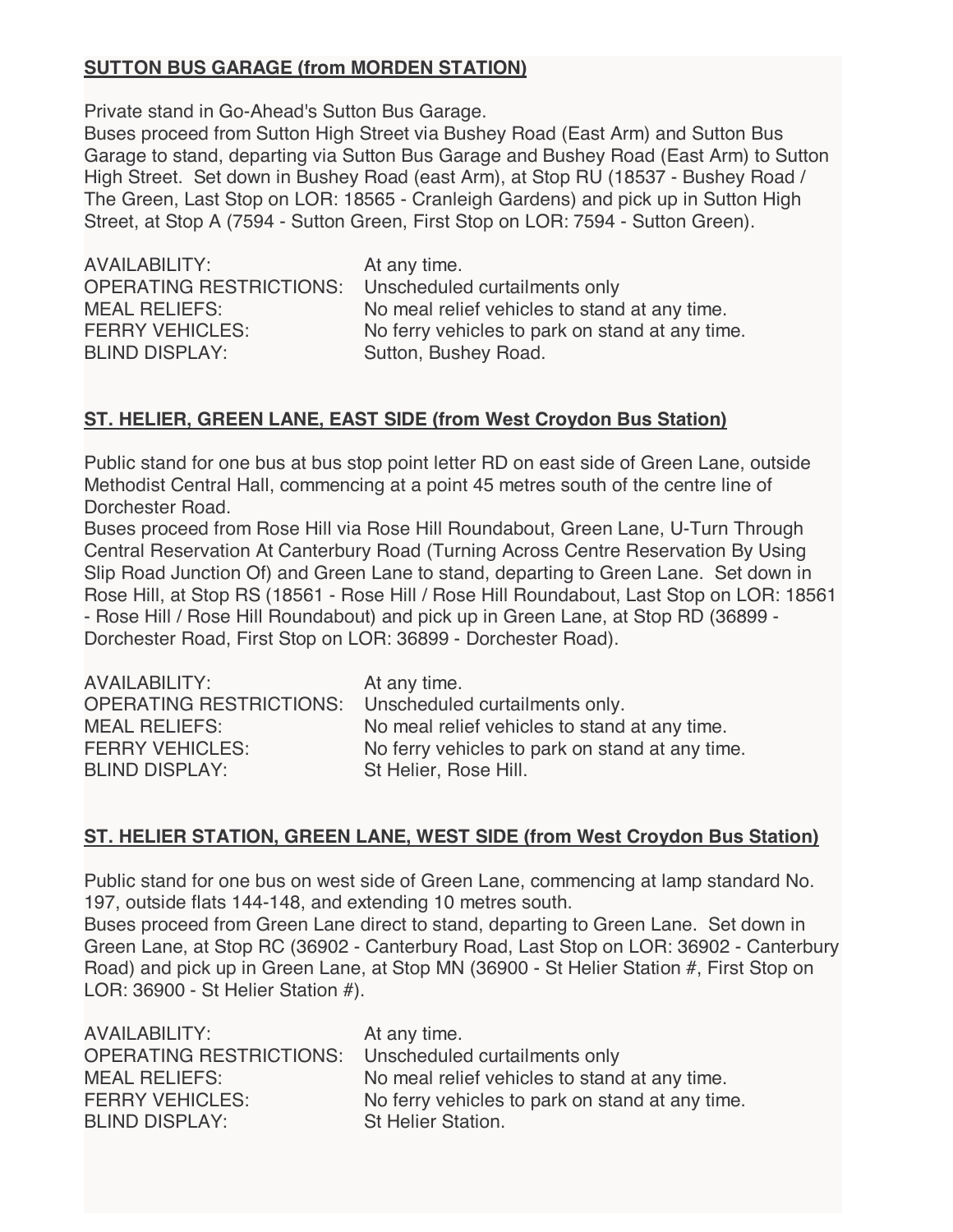## **MORDEN STATION FORECOURT**

Private stand for up to 8 buses on Morden Station Forecourt on north side of London Road. Buses proceed from Crown Lane via Morden Station Forecourt to stand, departing via Morden Station Forecourt to London Road. Set down in Crown Lane, at Stop M (BP2256 - Morden Station  $\Leftrightarrow$ , Last Stop on LOR: BP2256 - Morden Station  $\Leftrightarrow$ ) and pick up in London Road, at Stop C (W48 - Morden Station  $\Leftrightarrow$ , First Stop on LOR: W48 - Morden Station  $\Leftrightarrow$ ).

| AVAILABILITY:          | At any time.<br>OPERATING RESTRICTIONS: No more than 1 bus on Route 154 should be scheduled<br>to stand at any one time. |
|------------------------|--------------------------------------------------------------------------------------------------------------------------|
| <b>MEAL RELIEFS:</b>   | No meal relief vehicles to stand at any time.                                                                            |
| <b>FERRY VEHICLES:</b> | No ferry vehicles to park on stand at any time.                                                                          |
| <b>BLIND DISPLAY:</b>  | Morden.                                                                                                                  |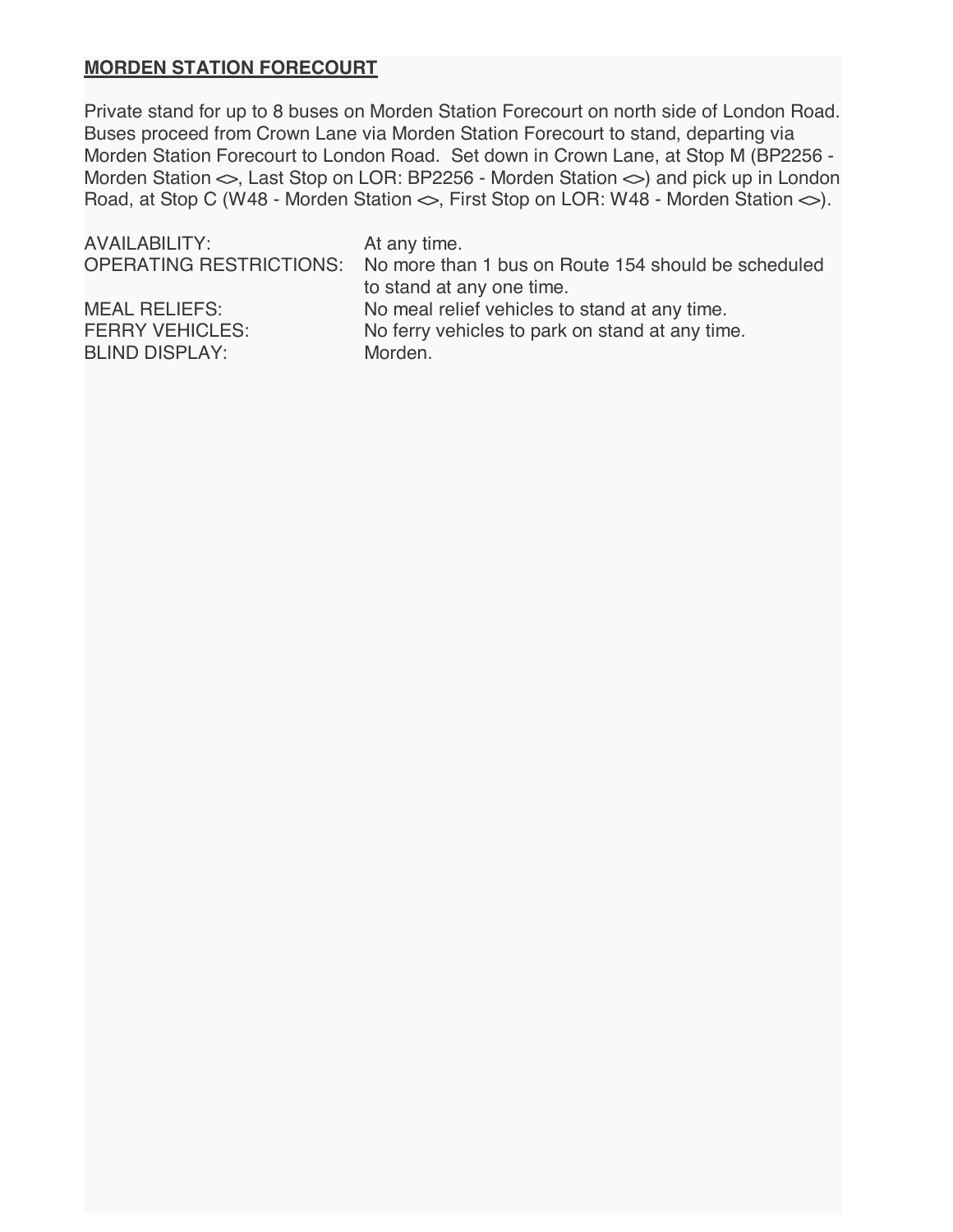# **LONDON BUSES - ROUTE DESCRIPTION**

# **ROUTE 154: West Croydon Bus Station - Morden Station**

**Date of Structural Change:** 10 December 2011. **Date of Service Change:** 10 December 2011. **Reason for Issue:** {To be specified}.

# **STREETS TRAVERSED**

**Towards Morden Station:** Station Road, West Croydon Bus Station, Station Road, Wellesley Road, Park Lane, Fairfield Halls Roundabout, The Croydon Flyover, Pump Pail South, Davenant Road, Duppas Hill Road, Epsom Road, Stafford Road, Mollison Drive, Foresters Drive, Sandy Lane South, Stafford Road, Stanley Park Road, Beeches Avenue, Park Hill, Carshalton Road, Ringstead Road, Westmead Road, Lower Road, Benhill Avenue, Throwley Way, Benhill Avenue, Sutton High Street, Greenford Road, St Nicholas Way, Crown Road, Sutton High Street, Angel Hill, Rose Hill, Green Lane, Central Road, London Road, Crown Road, Crown Lane.

**Towards West Croydon Bus Station:** London Road, Morden Hall Road Roundabout, London Road, Central Road, Green Lane, Rose Hill, Angel Hill, Sutton High Street, Marshall's Road, Throwley Way, Benhill Avenue, Lower Road, Westmead Road, Ringstead Road, Carshalton Road, Park Hill, Beeches Avenue, Stanley Park Road, Stafford Road, Sandy Lane South, Foresters Drive, Mollison Drive, Stafford Road, Epsom Road, Duppas Hill Road, Duppas Hill Lane, Pump Pail North, The Croydon Flyover, Fairfield Halls Roundabout, Park Lane, Wellesley Road, Poplar Walk, St Michael's Road.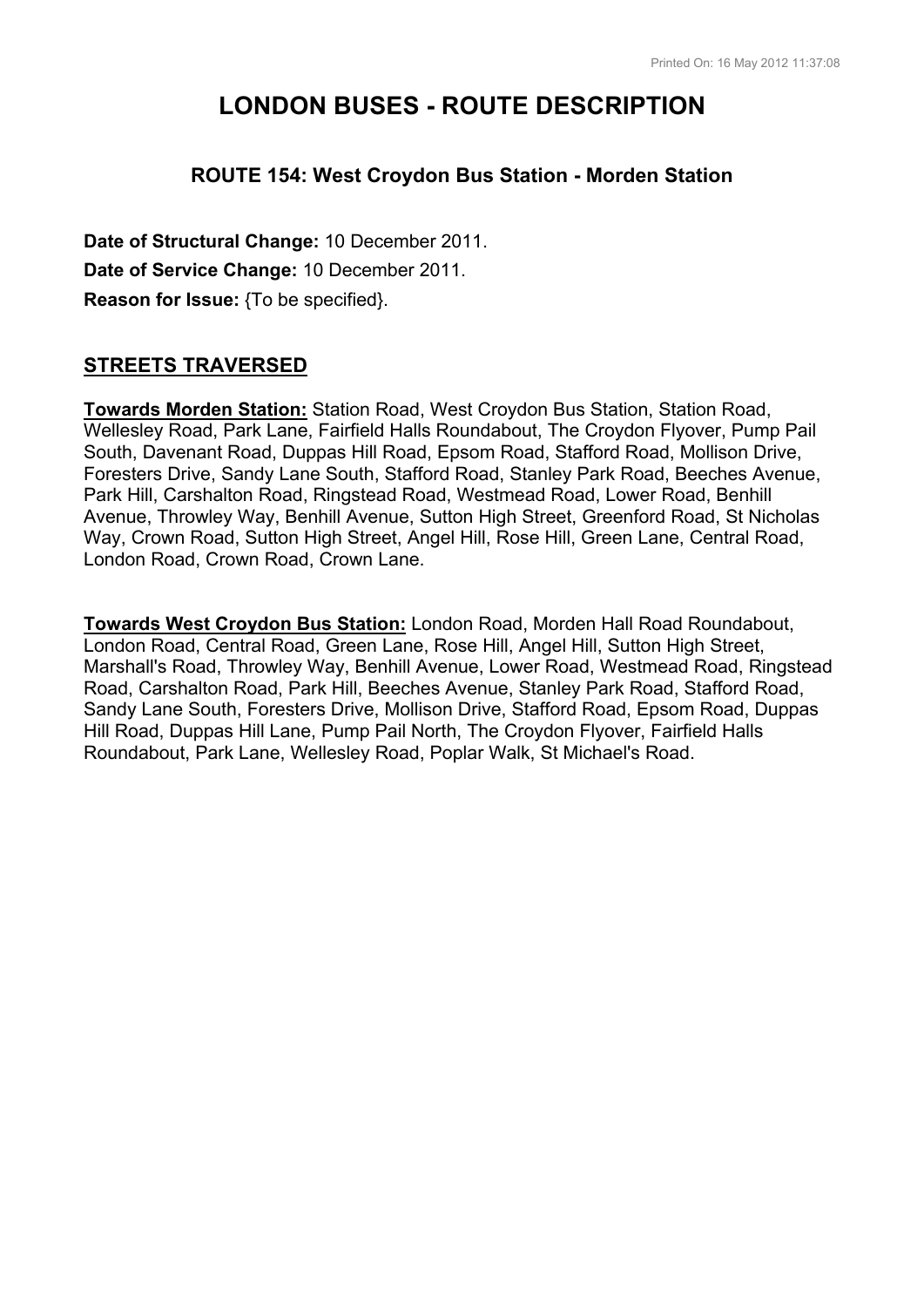# **AUTHORISED STANDS, CURTAILMENT POINTS, & BLIND DESCRIPTIONS**

Please note that only stands, curtailment points, & blind descriptions as detailed in this contractual document may be used.

#### **WEST CROYDON BUS STATION**

Private stand for 14 buses in West Croydon Bus Station on east side of Station Road. Buses proceed from St Michael's Road via West Croydon Bus Station to stand, departing via West Croydon Bus Station to Station Road. Set down in St Michael's Road, at Stop B8 (BP2300 - West Croydon Bus Station, Last Stop on LOR: BP2300 - West Croydon Bus Station) and pick up in Station Road, at Stop B3 (R0851 - West Croydon Bus Station, First Stop on LOR: R0851 - West Croydon Bus Station).

| AVAILABILITY:          | At any time.<br>OPERATING RESTRICTIONS: No more than 1 bus on Route 154 should be scheduled<br>to stand at any one time. |
|------------------------|--------------------------------------------------------------------------------------------------------------------------|
| <b>MEAL RELIEFS:</b>   | No meal relief vehicles to stand at any time.                                                                            |
| <b>FERRY VEHICLES:</b> | No ferry vehicles to park on stand at any time.                                                                          |
| <b>BLIND DISPLAY:</b>  | West Croydon.                                                                                                            |

## **CROYDON, PARK LANE (from MORDEN STATION)**

Public stand on east side of Park Lane, commencing 12 metres behind bus stop KA and extending 70 metres south.

Buses proceed from Park Lane via Wellesley Road, George Street and Park Lane to stand, departing to Park Lane. Set down in Park Lane, at Stop KD (17630 - Fairfield Halls, Last Stop on LOR: 17630 - Fairfield Halls) and pick up in Park Lane, at Stop KA (17457 - Park Lane / Fairfield Halls, First Stop on LOR: 17457 - Park Lane / Fairfield Halls).

| AVAILABILITY:<br><b>OPERATING RESTRICTIONS:</b> | At any time.<br>Unscheduled curtailments only.  |
|-------------------------------------------------|-------------------------------------------------|
| <b>MEAL RELIEFS:</b>                            | No meal relief vehicles to stand at any time.   |
| <b>FERRY VEHICLES:</b>                          | No ferry vehicles to park on stand at any time. |
| <b>BLIND DISPLAY:</b>                           | Croydon Town Centre.                            |

## **STAFFORD ROAD, THE CHASE (from West Croydon Bus Station)**

Buses proceed from Stafford Road via High View Avenue and The Chase departing to Stafford Road. Set down in Stafford Road, at Stop WK (6506 - The Chase, Last Stop on LOR: 6506 - The Chase) and pick up in Stafford Road, at Stop EM (6533 - Fiveways, First Stop on LOR: 6533 - Fiveways).

| AVAILABILITY:         | At any time.                                                      |
|-----------------------|-------------------------------------------------------------------|
|                       | OPERATING RESTRICTIONS: Turning Point Only - Buses must not stand |
| <b>BLIND DISPLAY:</b> | Stafford Road, The Chase.                                         |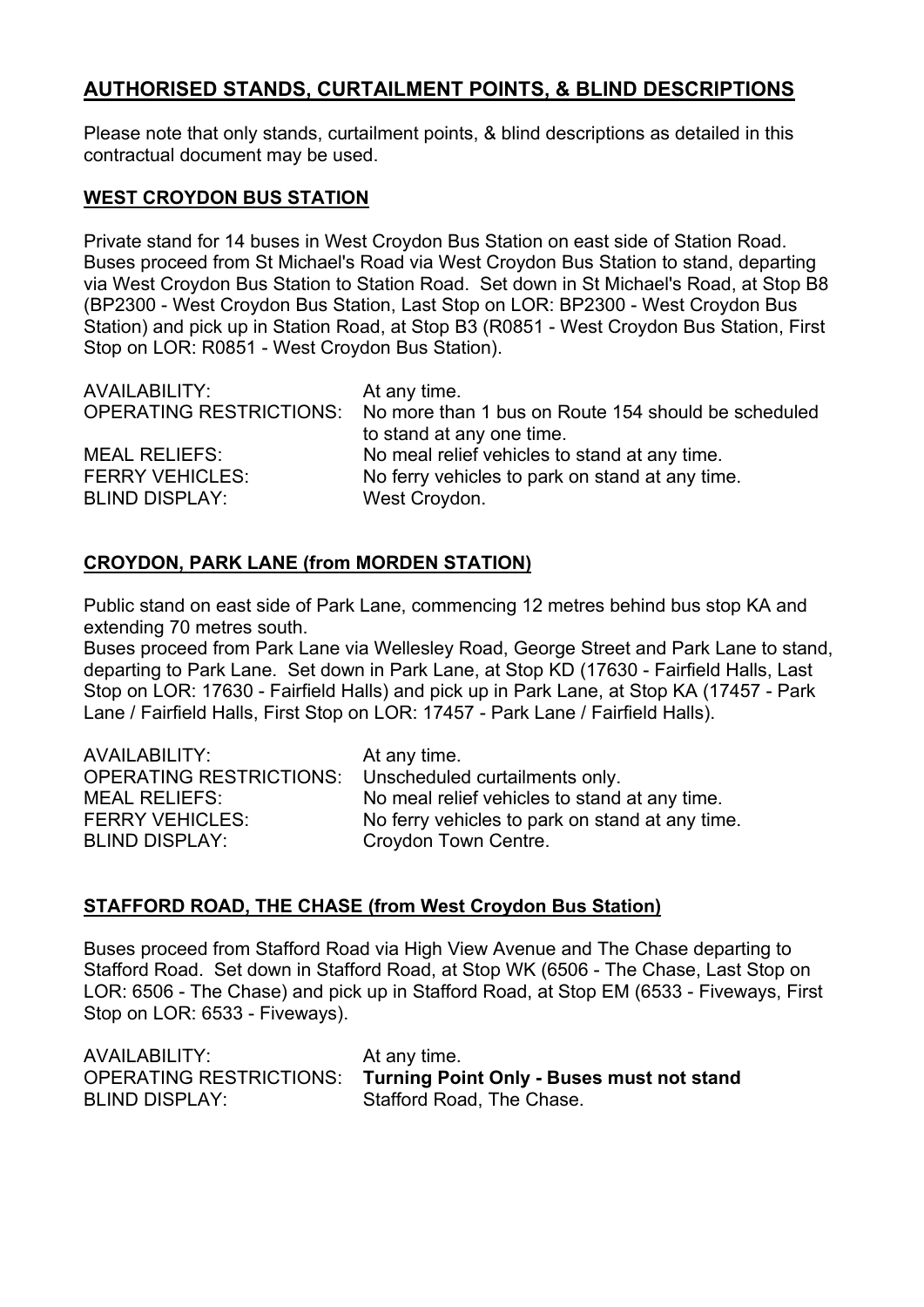#### **WALLINGTON, SHOTFIELD**

Public stand for two buses on east side of Shotfield, commencing 51 metres north of Stanley Park Road and extending 26 metres south to a point outside the Health Centre.

#### From Morden Station.

Buses proceed from Stanley Park Road via Woodcote Road, Beddington Gardens and Shotfield to stand, departing via Shotfield to Stanley Park Road. Set down in Stanley Park Road, L (W3 - Shotfield, Last Stop on LOR: W3 - Shotfield) and pick up in Stanley Park Road (6497 - Boundary Road, First Stop on LOR: 6497 - Boundary Road).

#### From West Croydon Bus Station.

Buses proceed from Stafford Road via Woodcote Road, Beddington Gardens and Shotfield to stand, departing via Shotfield and Stanley Park Road to Stafford Road. Set down in Stafford Road, at Stop N (27555 - Stafford Road / Woodcote Road, Last Stop on LOR: 27555 - Stafford Road / Woodcote Road) and pick up in Stafford Road, at Stop M (6522 - Stafford Road / Woodcote Road, First Stop on LOR: 6522 - Stafford Road / Woodcote Road).

| AVAILABILITY:                  | At any time.                                    |
|--------------------------------|-------------------------------------------------|
| <b>OPERATING RESTRICTIONS:</b> | Unscheduled curtailments only.                  |
| <b>MEAL RELIEFS:</b>           | No meal relief vehicles to stand at any time.   |
| <b>FERRY VEHICLES:</b>         | No ferry vehicles to park on stand at any time. |
| <b>BLIND DISPLAY:</b>          | Wallington.                                     |

# **SUTTON, BENHILL AVENUE [WITHDRAWN] (from MORDEN STATION)**

Public stand for one bus on south side of Benhill Avenue, commencing at a point opposite the western flank wall of No. 12 and extending 11 metres east.

Buses proceed from Sutton High Street via Marshall's Road, Throwley Way and Benhill Avenue (West Arm) to stand, departing to Benhill Avenue. Set down in Sutton High Street, at Stop C (6479 - High Street / Marshalls Road, Last Stop on LOR: 33809 - Sutton Green) and pick up in Benhill Avenue, at Stop H (6463 - Benhill Avenue / Throwley Way, First Stop on LOR: 6463 - Benhill Avenue / Throwley Way).

| AVAILABILITY:           | At any time.                                    |
|-------------------------|-------------------------------------------------|
| OPERATING RESTRICTIONS: | Unscheduled curtailments only.                  |
| MEAL RELIEFS:           | No meal relief vehicles to stand at any time.   |
| <b>FERRY VEHICLES:</b>  | No ferry vehicles to park on stand at any time. |
| <b>BLIND DISPLAY:</b>   | Sutton Town Centre.                             |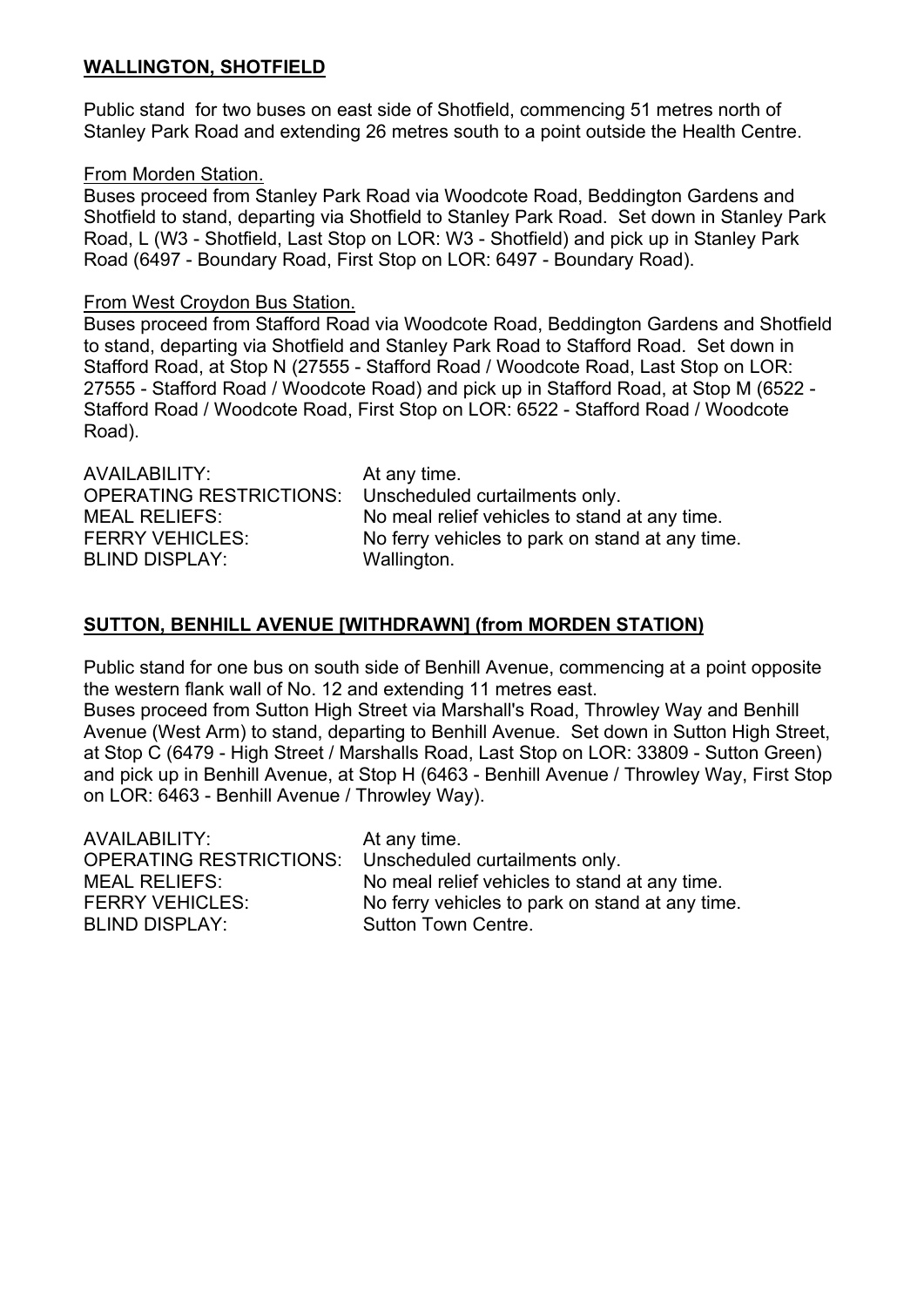# **SUTTON, BUSHEY ROAD (from West Croydon Bus Station)**

Private stand in Go-Ahead's Sutton Bus Garage.

Buses proceed from Sutton High Street via Bushey Road (East Arm) and Sutton Bus Garage to stand, departing via Sutton Bus Garage and Bushey Road (East Arm) to Sutton High Street. Set down in Bushey Road (east Arm), at Stop Y (18537 - Bushey Road / The Green, Last Stop on LOR: 35573 - Crown Road) and pick up in Sutton High Street, at Stop B (33809 - Sutton Green, First Stop on LOR: BP1453 - Sutton / Marshall's Road).

AVAILABILITY: At any time. OPERATING RESTRICTIONS: Unscheduled curtailments only BLIND DISPLAY: Sutton, Bushey Road.

MEAL RELIEFS: No meal relief vehicles to stand at any time. FERRY VEHICLES: No ferry vehicles to park on stand at any time.

## **SUTTON, BUSHEY ROAD (from MORDEN STATION)**

Private stand in Go-Ahead's Sutton Bus Garage.

Buses proceed from Sutton High Street via Bushey Road (East Arm) and Sutton Bus Garage to stand, departing via Sutton Bus Garage and Bushey Road (East Arm) to Sutton High Street. Set down in Bushey Road (east Arm), at Stop RU (18537 - Bushey Road / The Green, Last Stop on LOR: 18565 - Cranleigh Gardens) and pick up in Sutton High Street, at Stop A (7594 - Sutton Green, First Stop on LOR: 7594 - Sutton Green).

AVAILABILITY: At any time. OPERATING RESTRICTIONS: Unscheduled curtailments only BLIND DISPLAY: Sutton, Bushey Road.

MEAL RELIEFS: No meal relief vehicles to stand at any time. FERRY VEHICLES: No ferry vehicles to park on stand at any time.

# **ST HELIER, ROSE HILL (from West Croydon Bus Station)**

Public stand for one bus at bus stop point letter RD on east side of Green Lane, outside Methodist Central Hall, commencing at a point 45 metres south of the centre line of Dorchester Road.

Buses proceed from Rose Hill via Rose Hill Roundabout, Green Lane, U-Turn Through Central Reservation At Canterbury Road (Turning Across Centre Reservation By Using Slip Road Junction Of) and Green Lane to stand, departing to Green Lane. Set down in Rose Hill, at Stop RS (18561 - Rose Hill / Rose Hill Roundabout, Last Stop on LOR: 18561 - Rose Hill / Rose Hill Roundabout) and pick up in Green Lane, at Stop RD (36899 - Dorchester Road, First Stop on LOR: 36899 - Dorchester Road).

| AVAILABILITY:                  | At any time.                                    |
|--------------------------------|-------------------------------------------------|
| <b>OPERATING RESTRICTIONS:</b> | Unscheduled curtailments only.                  |
| <b>MEAL RELIEFS:</b>           | No meal relief vehicles to stand at any time.   |
| <b>FERRY VEHICLES:</b>         | No ferry vehicles to park on stand at any time. |
| <b>BLIND DISPLAY:</b>          | St Helier, Rose Hill.                           |